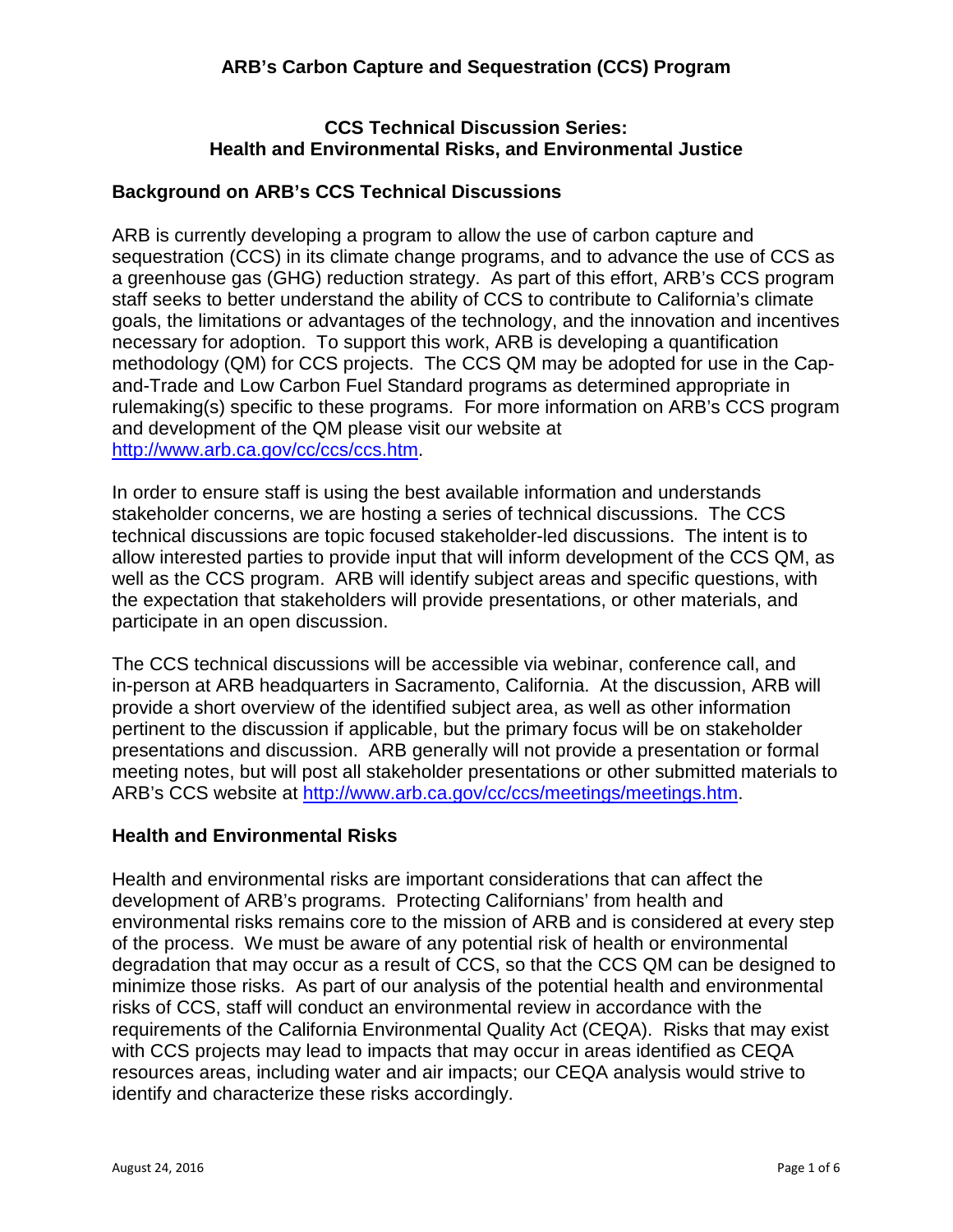# **Environmental Justice**

Environmental justice is defined as "the fair treatment of people of all races, cultures, and incomes with respect to the development, adoption, implementation, and enforcement of environmental laws, regulations, and policies."<sup>[1](#page-1-0)</sup> As such it is important to involve stakeholders from communities that may be affected by CCS project development, and to solicit their feedback on how to design the CCS QM in order to consider and address environmental justice concerns in the provisions of the CCS QM to the extent possible.

## **Technical Discussion**

This technical discussion will provide stakeholders the opportunity to give ARB staff input on health and environmental risks that could result from CCS projects, and to provide input on environmental justice concerns associated with CCS. ARB staff have identified the following areas of potential risk: impacts to water sources (aquifers, lakes, oceans), impacts to the surface and near surface biosphere (soil, soil microbes, plants, animals, and people), and induced seismicity concerns from high volume fluid injection. This technical discussion will also be a forum to discuss information on possible disproportionate effects on communities based on race, culture, or income.

*Participating in the Health and Environmental Risks, and Environmental Justice*

*Technical Discussion*

DATE: Tuesday, September 27, 2016 TIME: 9:00 a.m. to 4:00 p.m.

To attend in person:

LOCATION: Room 550 ADDRESS: Cal/EPA Headquarters Building 1001 "I" Street Sacramento, California 95814

To participate by webinar:

<https://attendee.gotowebinar.com/register/7815431281001768194>

To participate by teleconference: United States: +1 (914) 614-3221 Access Code: 142-326-775 Please note that this is a toll call.

#### *Presenting at the Health and Environmental Risks, and Environmental Justice Technical Discussion*

l

<span id="page-1-0"></span> $1$  California Government Code Section 65040.12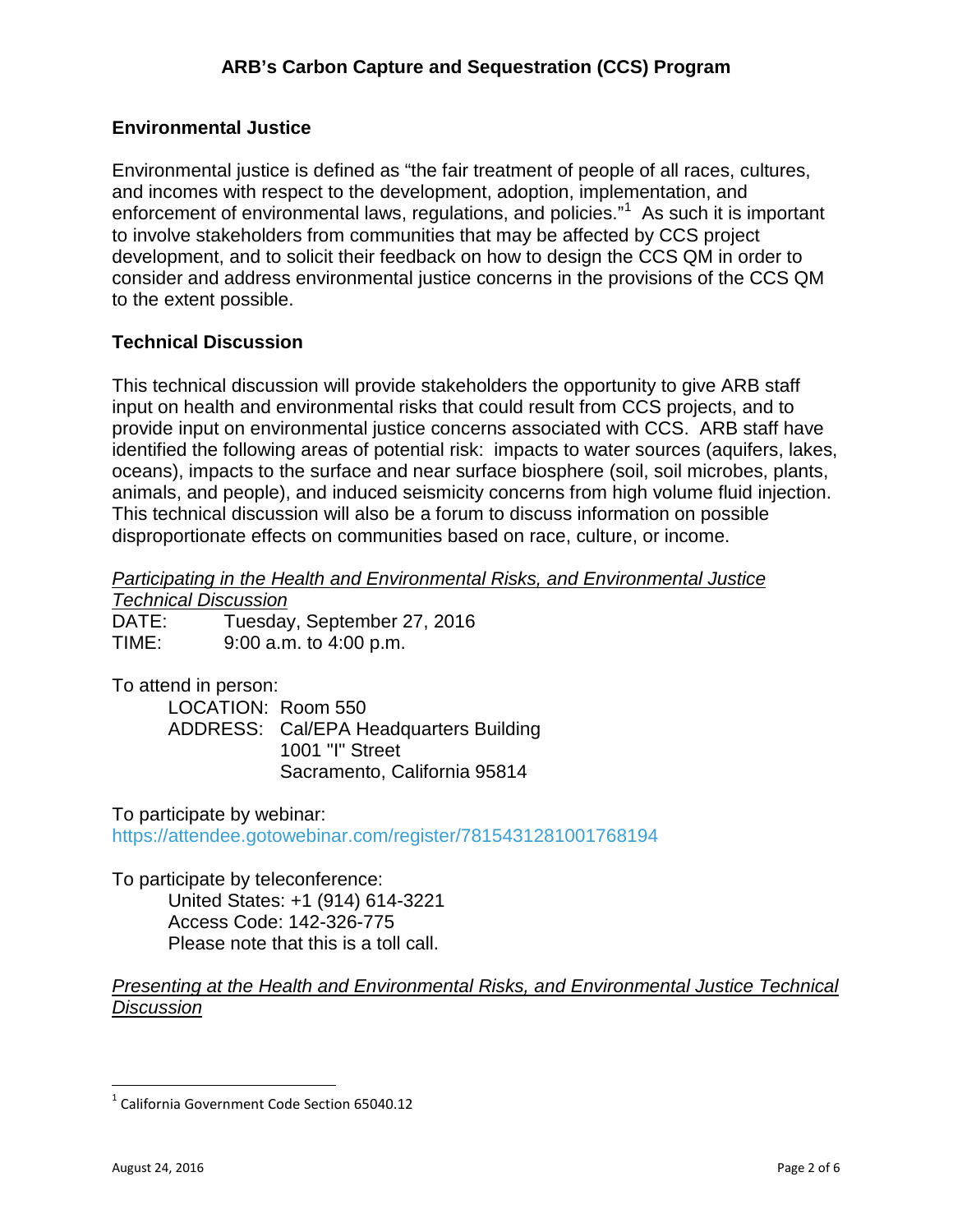# **ARB's Carbon Capture and Sequestration (CCS) Program**

If you would like to present at the Health and Environmental Risks, and Environmental Justice Technical Discussion, please contact Ms. Xuping Li at (916) 322-9148 or [Xuping.Li@arb.ca.gov](mailto:Xuping.Li@arb.ca.gov) by September 16, 2016. ARB is requesting that presentations be limited to 20 minutes. Depending on interest, ARB may adjust presentation length and will communicate this to presenters ahead of time.

If you require special accommodation for the scheduled meeting or need this document in an alternate format (e.g., Braille, large print) or another language, please contact Ms. Regina Cornish at (916) 327-1493, as soon as possible. TTY/TDD/Speech to Speech users may dial 711 for the California Relay Service.

If you have questions about the Health and Environmental Risks, and Environmental Justice Technical Discussion, please contact Ms. Sara King, Air Pollution Specialist, at (916) 323-1009 or [Sara.King@arb.ca.gov.](mailto:Sara.King@arb.ca.gov)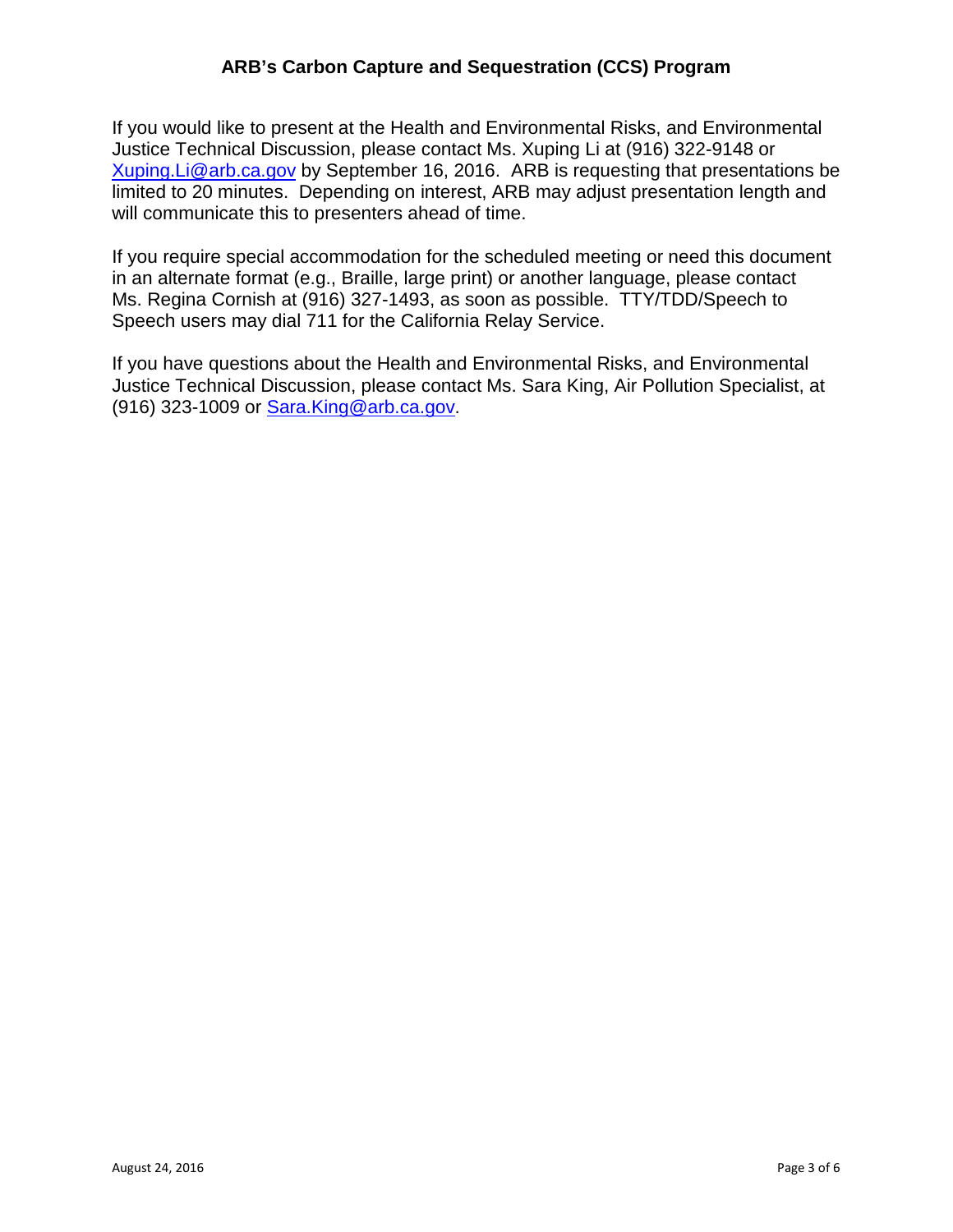*Questions to Guide the CCS Health and Environmental Risks, and Environmental Justice Technical Discussion*

The following section provides a list of questions that is intended to guide stakeholder presentations and the discussion. Please note that this list is not exhaustive either in topics or questions.

### **Aquifers, Lakes, and Oceans**

- 1. What risk does a  $CO<sub>2</sub>$  leak pose to aquifers or other water resources?
- 2. Given that some  $CO<sub>2</sub>$  is naturally dissolved in many water sources, how much  $CO<sub>2</sub>$  can be released in the water before negative impacts are observed? Please be specific on the scale and intensity of impacts. If CO2 is released into an aquifer, how much do the formation properties affect dispersal and negative impacts?
- 3. Once a leak is stopped, is recovery from each of the impacts possible, and if so, how long would recovery from each impact take? What conditions might affect this recovery rate?
- 4. Should risks to aquifers, lakes, and oceans be addressed in the CCS QM or is the U.S. EPA UIC program a more appropriate tool to address those risks? If the CCS QM addresses this issue, would it be appropriate to emulate the water protection standards in one of the specific U.S. EPA well classes?

#### **Soils and the Atmosphere**

- 1. What risk does a  $CO<sub>2</sub>$  leak pose to biological life in the soil? For example, how might CCS negatively impact microbes and/or plant root systems?
- 2. Given some  $CO<sub>2</sub>$  gas is naturally present in most soils, how much  $CO<sub>2</sub>$  can be present in the soil before negative impacts are observed? Please be specific on the scale and intensity of impacts.
- 3. Once a leak is stopped, is soil recovery from the negative impacts possible, and if so, how long would it take? What conditions might affect this recovery rate? What methods are available to speed soil recovery? How much do such methods cost?
- 4. What risk does a  $CO<sub>2</sub>$  leak pose to biological life if released into the atmosphere? What impact would it have on plants, animals, and humans?
- 5. Given that  $CO<sub>2</sub>$  gas is naturally present in the atmosphere, how much  $CO<sub>2</sub>$  can be present in the air at ground level before negative impacts are observed? Please be specific on the scale and intensity of impacts. Does the space that the leak enters affect these concentrations (e.g., open area, topographical depression, basement/building)?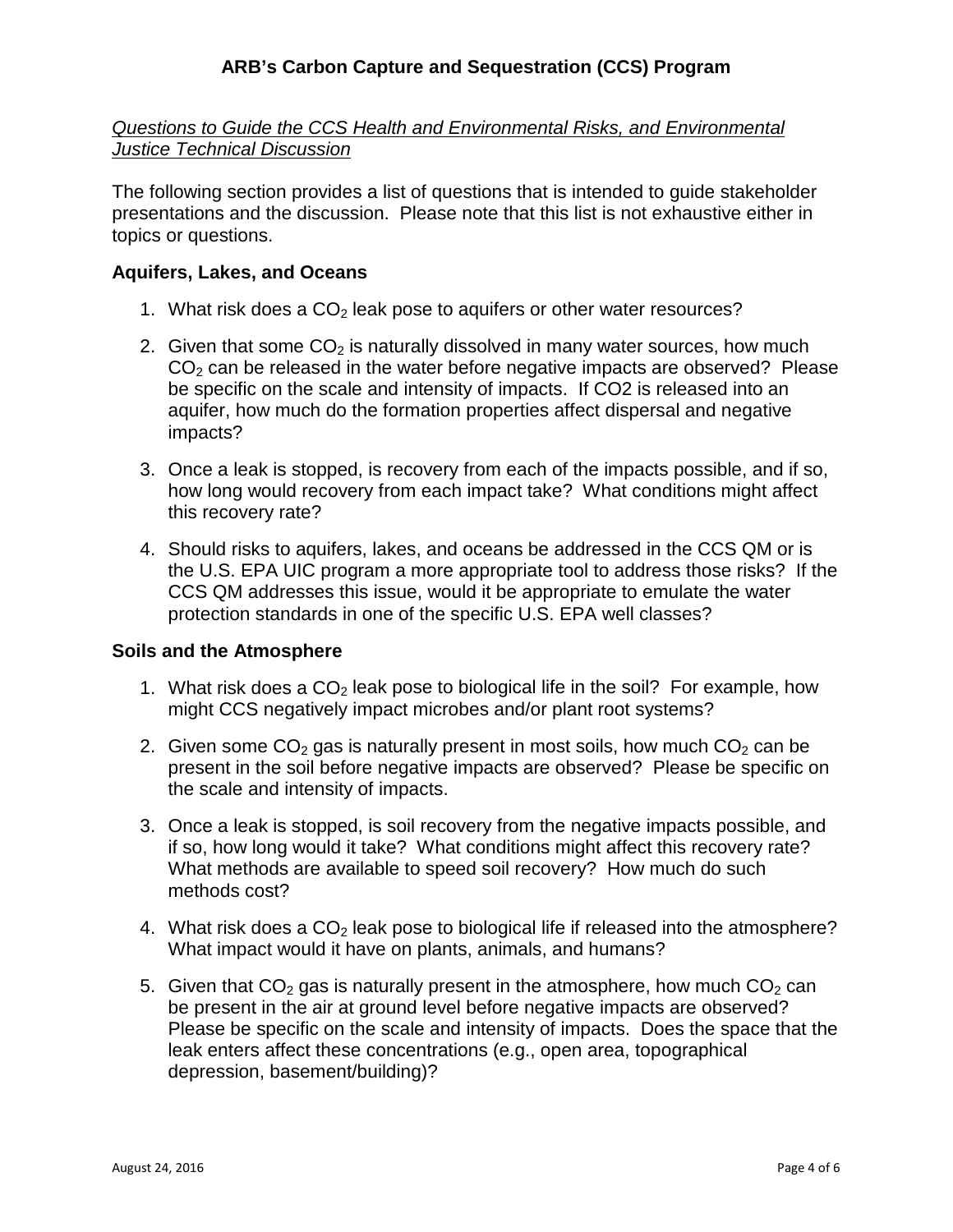6. Should health risks due to leaks of  $CO<sub>2</sub>$  to the soil or atmosphere be addressed by the CCS QM or are those risks better addressed by the local permitting and  $CEQA$  and  $NEPA<sup>2</sup>$  $NEPA<sup>2</sup>$  $NEPA<sup>2</sup>$  determinations?

## **Natural and Induced Seismicity**

- 1. Injection of large volumes of fluids can, in rare cases, result in induced seismicity that may affect the surface<sup>[3](#page-4-1)</sup>. What is the potential for and risks of induced seismicity from CCS projects?
- 2. What risk might induced seismicity pose to local communities near CCS projects? How do these risks from induced seismicity compare to the risks presented by natural seismicity of equivalent magnitude and frequency?
- 3. What risk does natural and induced seismicity pose to the integrity of the caprock at the storage site? What risk does natural and induced seismicity pose to the wells at the storage site?
- 4. How should assessment of risk of induced seismicity be incorporated into the CCS QM? For example, what kind of induced seismicity risk assessment should be required prior to injection?
- 5. For how long prior to injection should baseline seismicity data for the region be (have been, if it already exists) collected to ensure appropriate comparison data for post-injection phases of the project?
- 6. Some scientific literature argues<sup>[4](#page-4-2)</sup> for "stoplight" systems for wastewater disposal (high fluid injection sites often used as CCS analogues when studying induced seismicity) where minor incidences of seismicity require a reduction in operations and major incidences of seismicity require complete shut-down of operations. Would a system like this be appropriate for a CCS site? Why or why not?
- 7. If a stoplight system is appropriate, what threshold (magnitude, frequency, or a combination of both) of seismicity should be considered disruptive enough to require scaling back injection? What threshold should be considered disruptive enough to require complete shut-down of injection activities?

<span id="page-4-0"></span><sup>&</sup>lt;sup>2</sup> California Environmental Quality Act, and National Environmental Protection Act

<span id="page-4-1"></span><sup>&</sup>lt;sup>3</sup> Rubinstein, Justin L. and Alireza Babaie Mahani. "Myths and Facts on Wastewater Injection, Hydraulic Fracturing, Enhanced Oil Recovery, and Induced Seismicity." *Seismological Research Letters* 86, no. 4 (2015).

Veil, John. "A White Paper Summarizing a Special Session on Induced Seismicity." Ground Water Research & Education Foundation Spotlight Series. February 2013.

<span id="page-4-2"></span> $^4$  IEAGHG. "Induced Seismicity and its Implications for CO<sub>2</sub> Storage Risk." Report 2013/09, June 2013. Zoback, Mark D. "Managing the Seismic Risk Posed by Wastewater Disposal." *American Rock Mechanics Association E-Newsletter* Volume 11, Issue 2 (2012).

Walters, Randi Jean, et al. "Characterizing and Responding to Seismic Risk Associated with Earthquakes Potentially Triggered by Fluid Disposal and Hydraulic Fracturing." *Seismological Research Letters* 86, no. 4 (2015).